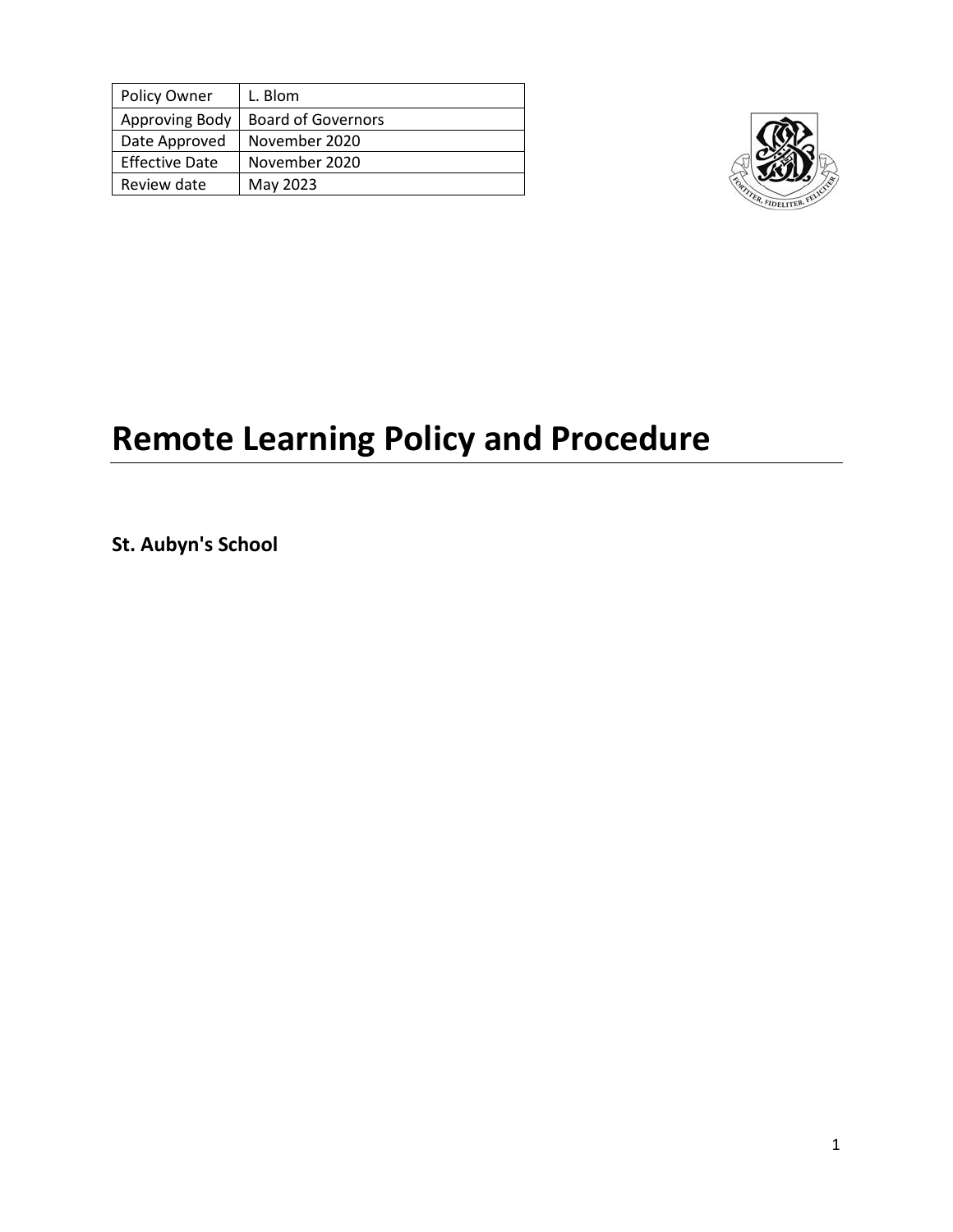# **St. Aubyn's School Remote Learning Policy and Procedure**

## Introduction

✔ To minimise the disruption to our pupils' learning because of school closures.

 $\sqrt{\ }$  To support our pupils' ability to pursue online learning.

Pupils will be able to access a range of online learning platforms and resources, as outlined in this policy. We recognise that this does not replicate the experience of being in a classroom; however, we are putting this in place to ensure that during a school closure, the disruption to pupils' learning is minimised. This document aims to ensure that learning during any disrupted period is clearly articulated and online learning is effective, impactful, safe and accessible.

# **Principles of Online Learning during School Closure**

- During the School closure or partial closure, i.e. a year group, parents will be provided with regular updates through email.
- Learning expectations for each year groups are clearly outlined with work being available for download via bespoke online packages, e.g. Show My Homework and Nearpod.
- Directed online learning tasks for EYFS to Year 8 will be delivered via Show My Homework, Nearpod and Tapestry. Maths provision may be through 'My Maths' and 'Mathletics'.
- Live learning opportunities to be presented via Teams.
- All pupils are expected to engage with online lessons and activities every day.
- Pupils should understand that the work is essential and replaces regular school attendance. **It is not optional**.
- There will be a variety of activities, i.e. using technology and not using technology.

# **Roles and Responsibilities**

# **The School Management Team are:**

- To be available to respond to the concerns and questions of parents and staff.
- To monitor the content of set learning across the School.
- To arrange for the training of staff and pupils in the use of technology to support online learning.
- To keep parents and staff informed of updates and official communication during the School closure.

# **School Management is responsible for ensuring that:**

- Online learning commences as quickly as possible after school closure
- All online safety guidelines are reiterated to parents, pupils and staff
- Teachers are well versed in online learning best practices
- Expectations are clear to all stakeholders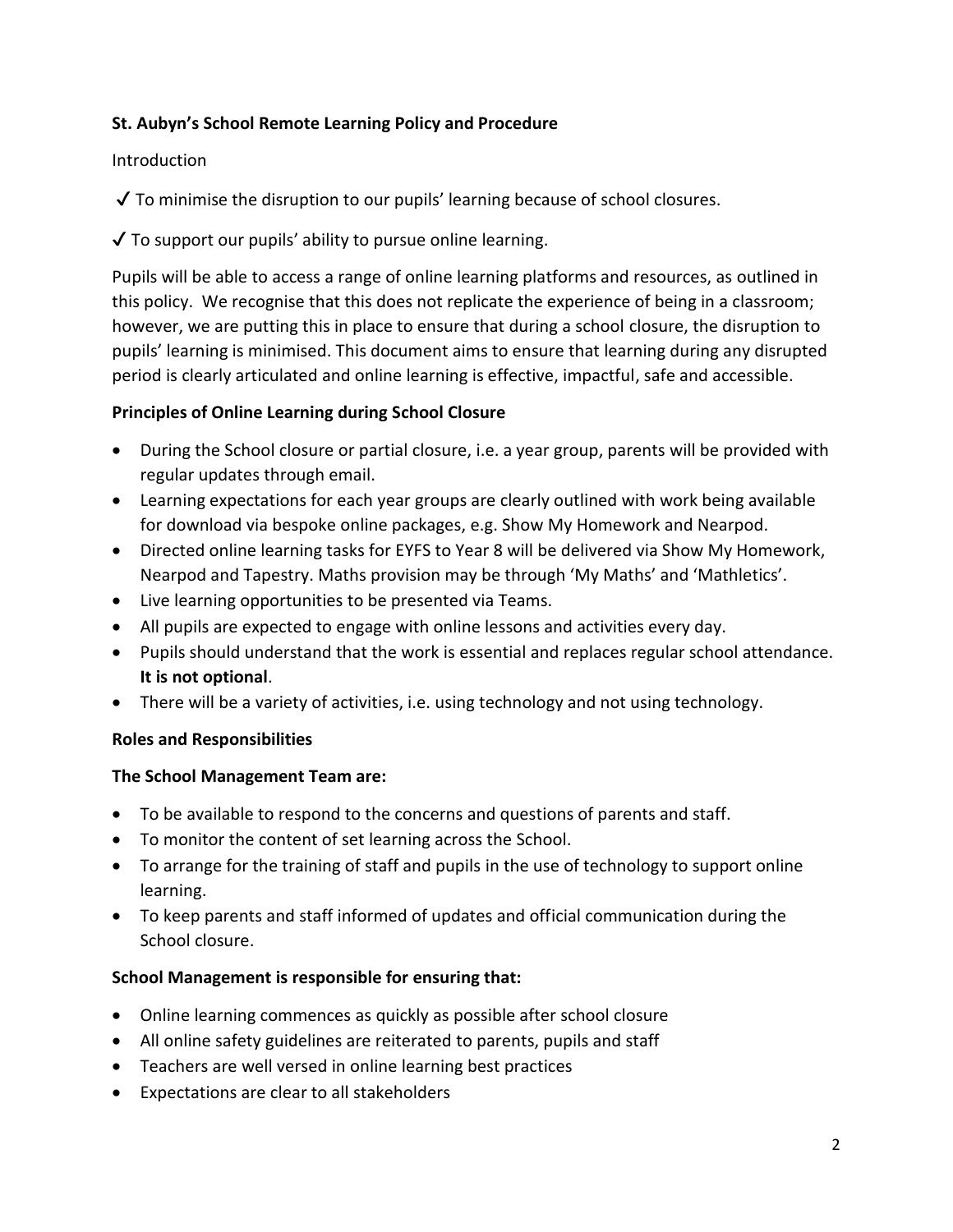- There is clarity for learning expectations during the closure period
- Where possible, resources are prepared in advance of any closure.
- The safeguarding of both pupils and staff must be maintained. All the same policies, rules and guidelines remain in place, and adherence to all statutory guidance is required, these include the additions to the safeguarding policy.
- Online Safety incidents are dealt with in accordance with the procedures outlined in the Online Safety Policy, The St. Aubyn's Pupil Remote Learning Agreement and the St. Aubyn's Parent Consent for Remote Learning. We will, where known, inform parents of incidents of inappropriate online behaviour that take place out of school.
- Committed to providing exemplary pastoral care, and this will continue during any period of school closure or remote learning.

# **The Pupil is responsible for ensuring that they:**

- Set aside the scheduled time each day for attending to the online learning identified as part of their timetable.
- Aim to complete all work as prescribed and completed work assessed as required
- Do the work provided to the best of their ability and as independently as possible.
- Understand their specific learning expectations.
- Follow the Pupil Acceptable Use Procedures and the St. Aubyn's Pupil Remote Learning Agreement (see Appendix 1), making responsible choices.
- Are equipped to use Teams.
- Are in school uniform and ready for registration on time.
- Are sat in a suitable learning environment, i.e. at a desk and have the correct equipment with them
- Complete work to a high standard, including work set out on Nearpod.
- Blur their background
- Do not eat or drink during live lessons. There will be time for refreshment and toilet breaks between live sessions.

# **The Teacher is responsible for ensuring that:**

- Pupils are set work that is accessible, engaging and relevant to the work they have been studying in class
- Work is set on Show My Homework *(Year 1-8)* or Tapestry (Nursery and Reception) *in accordance with their remote learning timetable*.
- The quality, quantity and type of online work matches as closely as reasonably possible a typical classroom lesson
- Learning activity instructions are clear and precise on Show My Homework and Nearpod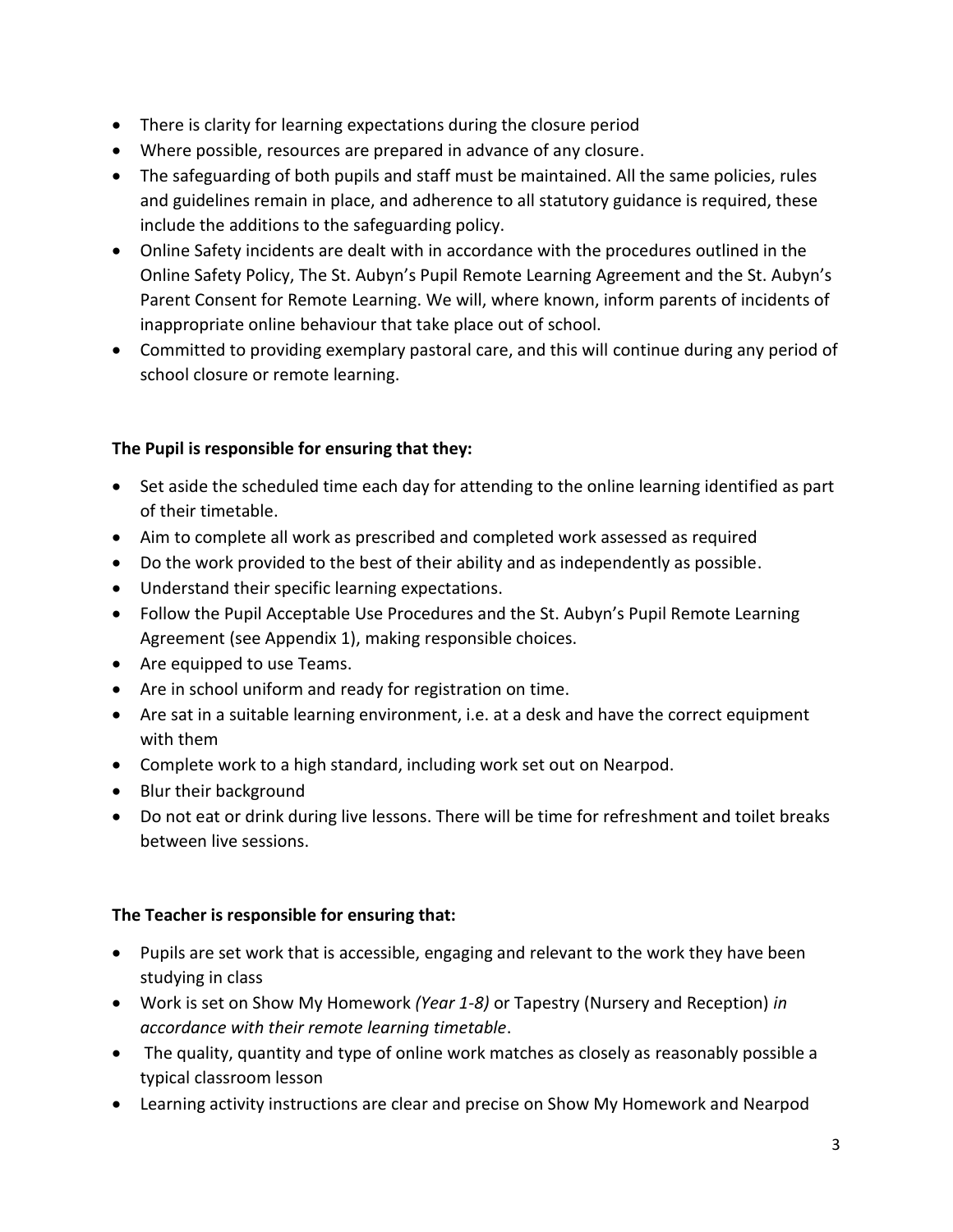- Assignments are set in a way that allows creativity and differentiation by the pupils
- They inform the IT Network Manager if they experience technical issues or have feedback to improve the process
- They prepare live lessons to be presented on Teams.
- All pupils know how to access online platforms and have their usernames and passwords prior to school closure
- They respond to pupil and parent questions in a timely fashion, possibly within 24 hours
- They mark, assess and provide feedback on work, when appropriate

# **Parents are responsible for ensuring that they:**

- Ensure that their children have a suitable workplace and are not interrupted by others in the house.
- Are not visible on the screen during live lessons and do not communicate with the teacher during these sessions. Communication should be via email.
- Ensure that their children have appropriate internet access to participate in online learning.
- Know where to look to see if work has been set by the teacher.
- As far as possible, play an active role in their child's/children's learning regardless of their age.
- Refer to Appendix 2 St. Aubyn's Parent Consent for Live Pupil Online Sessions.

# **What pupils will need for learning:**

- Access to the internet
- Work booklet, paper or notebook and writing materials
- A reading book
- Access to Show My homework, Nearpod, My Maths etc
- A regular schedule and routines to support good learning habits. E.g. wake up time, breakfast time, start work time, breaks, etc
- Read Show My Homework carefully and follow their teachers' instructions

September 2020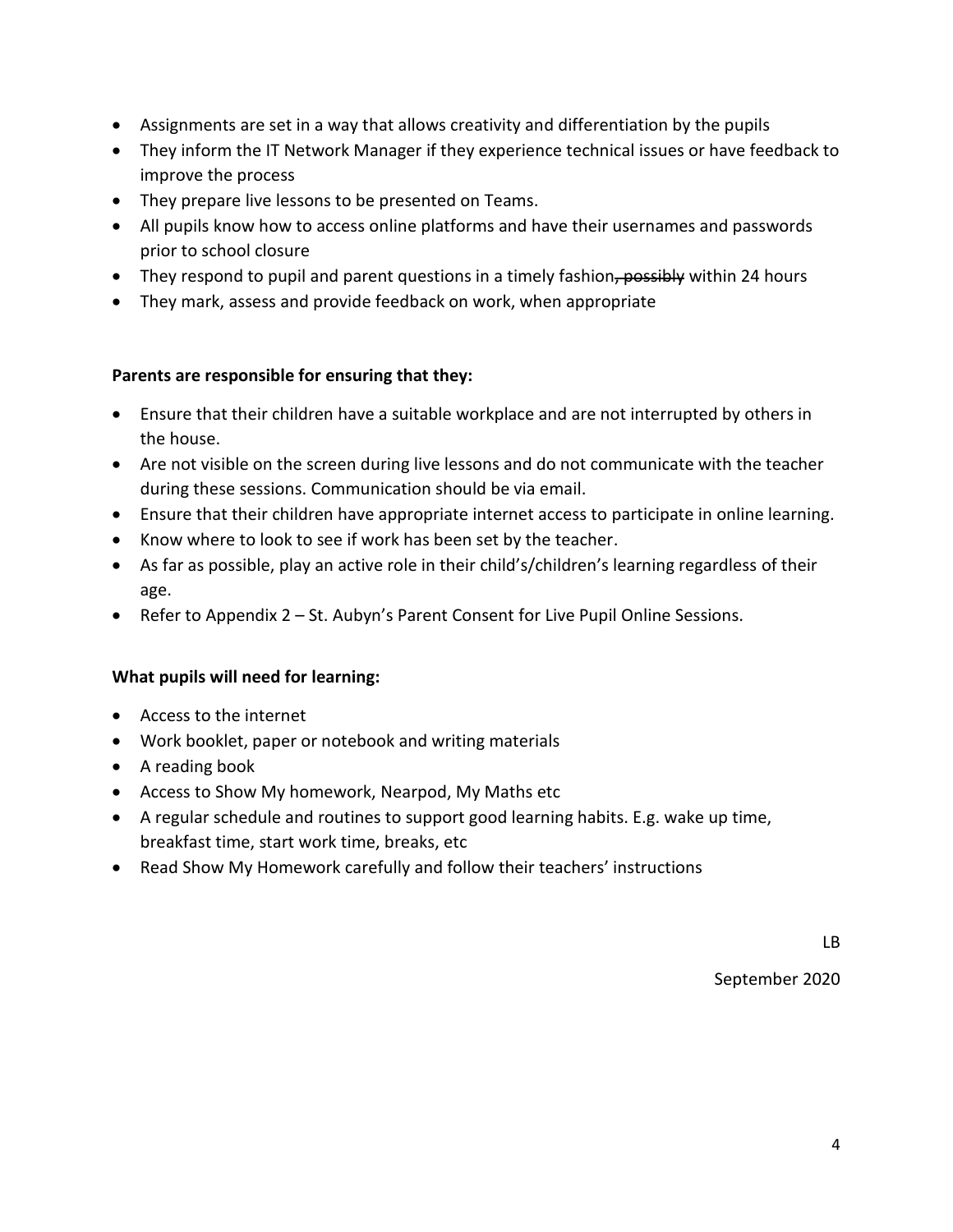### **Appendix 1 St. Aubyn's Pupil Remote Learning Agreement**

#### **Rules**

- I will only use technology for school purposes as directed by my teacher.
- I will only use technology when there is an adult in the house and they know I am using it.
- I will not reveal my passwords to anyone.
- I will be responsible for my behaviour and actions when using technology (Show My Homework, Nearpod, Microsoft Teams and other interactive applications), this includes the resources I access and the language I use.
- I will make sure that all my communication with students, teachers or others using technology is responsible and sensible.
- I will not deliberately browse, download, upload or forward material that could be considered offensive or illegal. If I accidentally come across any such material I will report it immediately to my teacher or my parent.
- I will not record or take photos of my classmates or teachers during a Remote Learning session.
- I understand that when using applications provided by the School that my use can be monitored and logged and can be made available to my teachers.
- I understand that these rules are designed to help keep me safe and that if they are not followed, school sanctions will be applied and my parent may be contacted.

#### **Guidelines**

When using Microsoft Teams, remember that this is an extension of the classroom and you should conduct yourself as you would in a classroom. This includes:

- Working in an environment that is quiet, safe and free from distractions.
- Being on time for your interactive session.
- Being dressed appropriately for learning in school uniform.
- Remaining attentive during sessions; no multitasking i.e. on another device or phone
- Interacting patiently and respectfully with teachers and peers
- Providing feedback to teachers about your experiences and any relevant suggestions
- NOT recording or taking photos of online interactions.
- Ending the session as soon as the teacher indicates to do so.